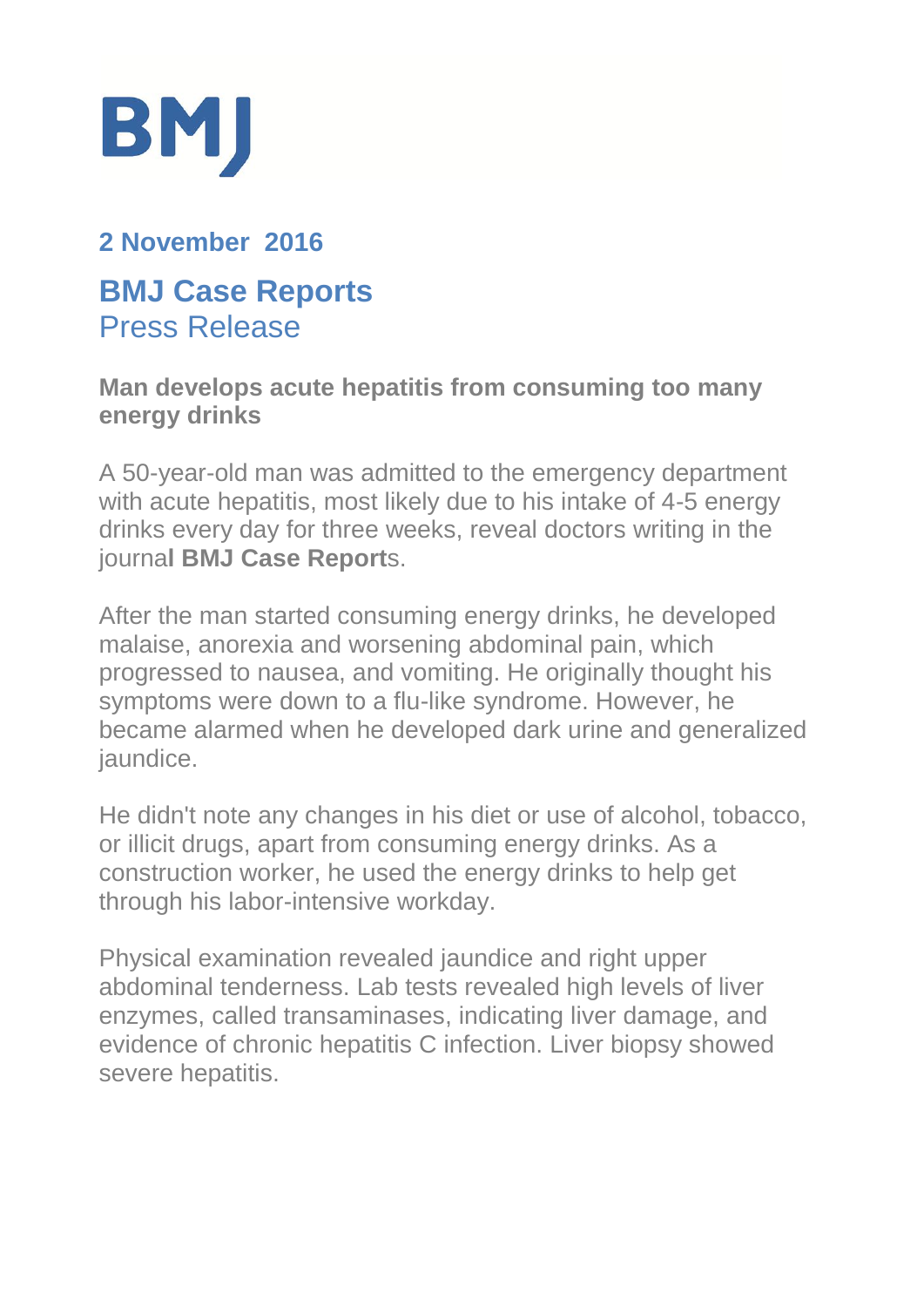Doctors who treated the man explain that his development of his acute hepatitis was likely due to excessive energy drink consumption, specifically vitamin B3 (niacin).

His intake was around 160-200 mg daily, below the threshold expected to cause toxicity, but similar to a previously reported energy drink associated hepatitis (around 300 mg of niacin daily).

Toxicity is likely worsened by accumulative effect. Each bottle of his energy drink contained 40 mg of Niacin, or 200% of the recommended daily value.

The patient was treated with close observation, frequent monitoring, and symptom management. He discontinued consumption of all energy drinks and he was advised to avoid any similar niacin-containing products in the future.

Around 50% of cases of liver failure in the US are due to drug induced liver injury, explain the doctors. The list of associated drugs and toxins has significantly grown as the market for dietary and herbal supplements continues to rapidly expand.

Estimates suggest approximately 23,000 emergency department visits each year are due to adverse events related to dietary supplements.

"As the energy drink market continues to rapidly expand, consumers should be aware of the potential risks of their various ingredients. Vitamins and nutrients, such as niacin are present in quantities that greatly exceed the recommended daily intake, lending to their high risk for harmful accumulation and toxicity," they conclude.

Case Report: A rare cause of acute hepatitis: a common energy drink <http://casereports.bmj.com/content/2016/bcr-2016-216612>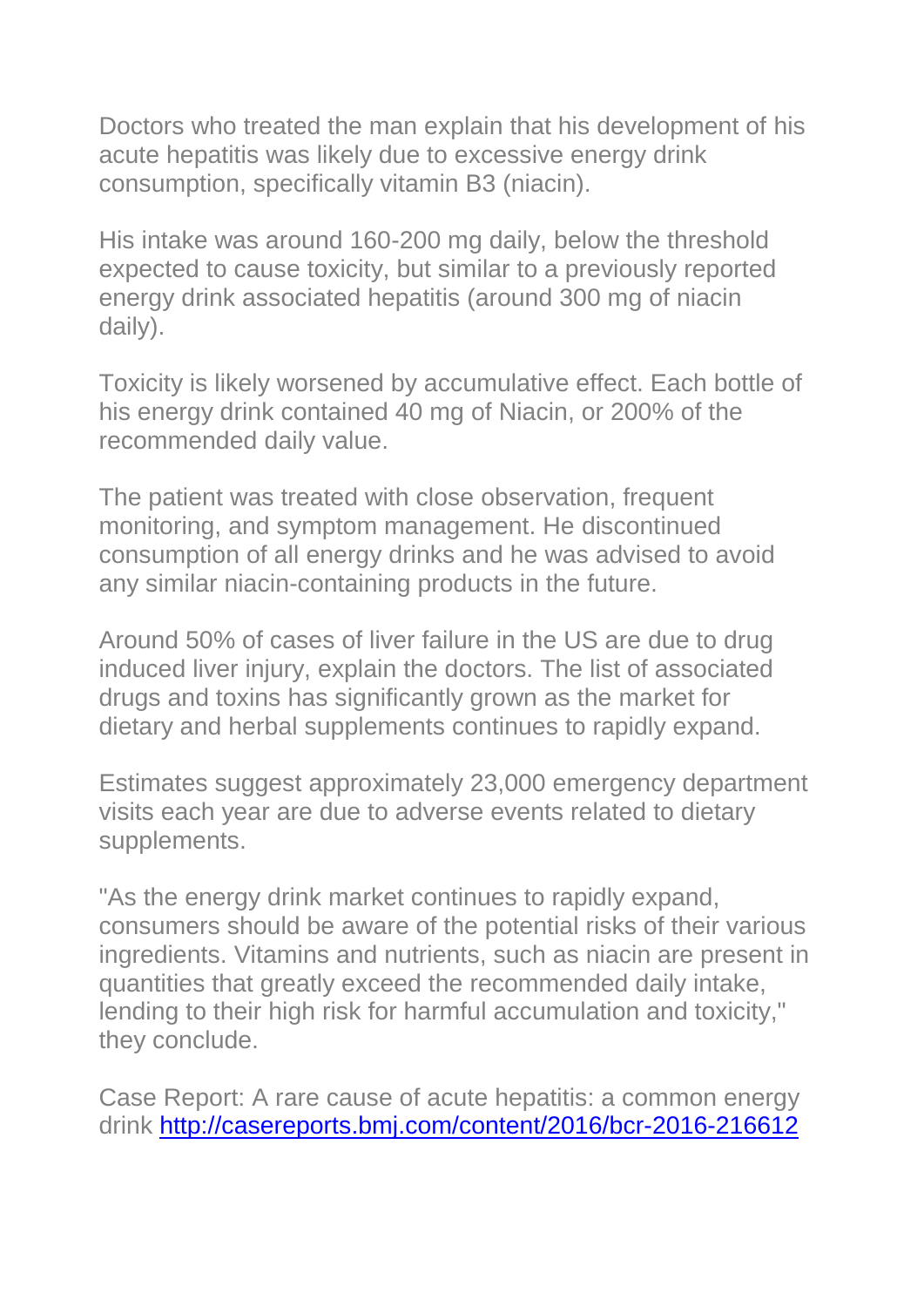### **Doctors warn of prolonged heart effects of multiple bee stings**

Doctors writing in the journal **BMJ Case Reports** describe the case of a healthy 55-year-old man in India who developed serious heart problems several weeks after being attacked by a swarm of bees.

While walking in a forest, he suffered more than 50 stings, and he was admitted to hospital with facial puffiness, breathlessness and sudden tiredness.

He had no history of heart problems and heart tests were normal. After initial treatment, his condition improved and he was discharged with anti-inflammatory medication.

But around three weeks later, he was back in hospital after developing a dangerously slow heart rate, repeated fainting, and suffering a cardiac arrest. He almost died.

The doctors managed to save his life by inserting a temporary pacemaker, which was later replaced with a permanent pacemaker. His condition improved and he was eventually discharged home.

The doctors suspect the man had developed Kounis syndrome (a group of acute coronary events) triggered by a delayed allergic reaction to the massive amount of bee venom in his system.

Another possible reason, they say, could have been that the bees had consumed the nectar of a rhododendron flower, which contains 'grayanotoxin' (a natural sodium channel blocker that can slow the heart).

The cardiac effects of bee venom have been previously reported. But this case is of particular importance, explain the authors, "because earlier accounts of massive bee stings have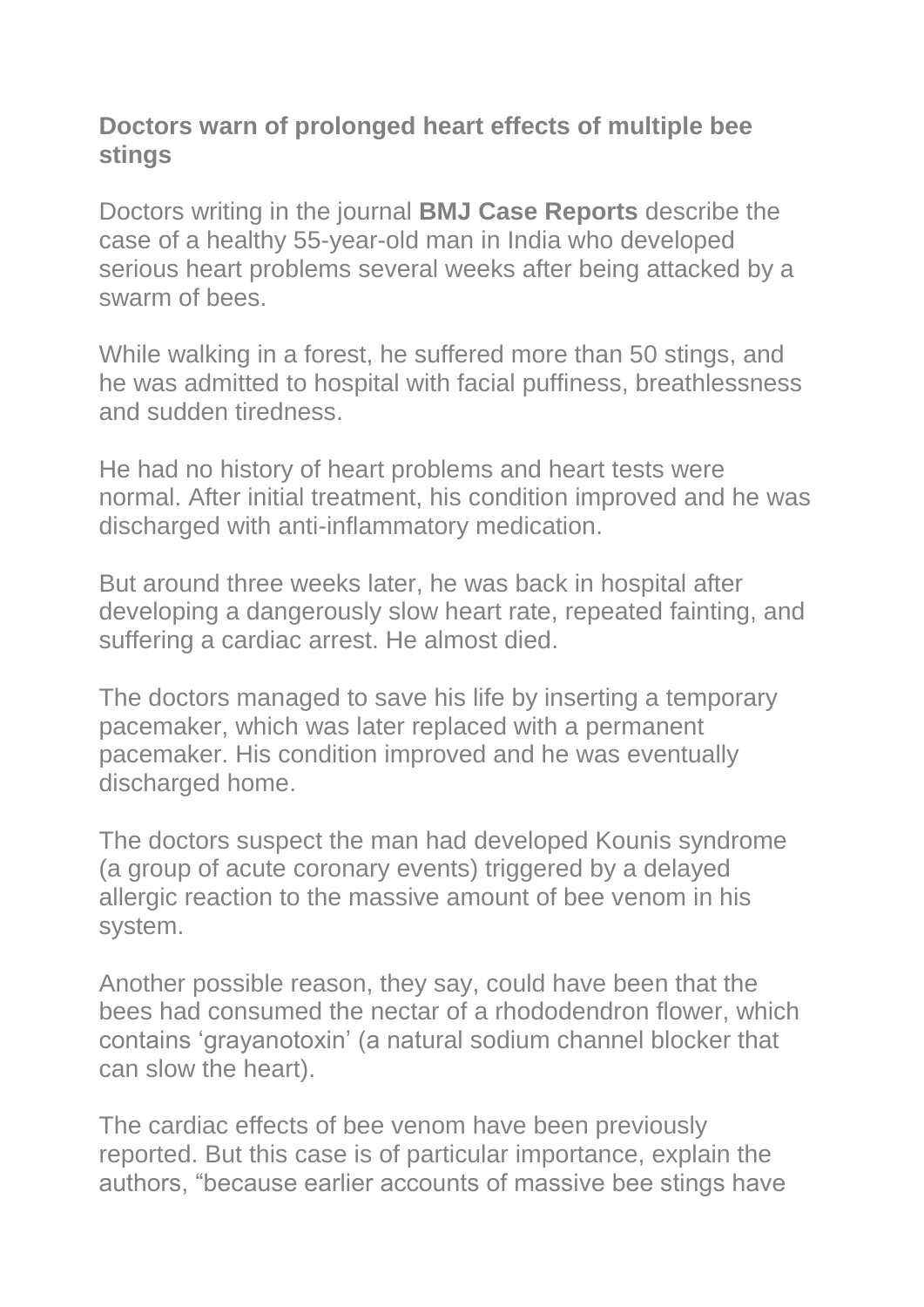not reported significant bradycardia. Hence, we were unaware of this complication, and hesitated to implant a temporary pacemaker."

This report highlights the need to consider heart complications in patients with multiple bee stings, and the need for urgent action in order to prevent death, they conclude.

Case report: Possible complication of bee stings and a review of the cardiac effects of bee stings <http://casereports.bmj.com/content/2016/bcr-2016-213974>

### **Opium smoker develops lead poisoning**

A 46-year-old man of Iranian origin developed lead poisoning from smoking contaminated opium, reveal doctors writing in the journal **BMJ Case Reports**.

This a phenomenon that is well documented in Iranian medical literature, and there have been similar cases of lead poisoning caused by contaminated marijuana and heroin.

It's believed that lead is added to increase opium's weight for sale or is a contaminant incorporated during processing. Lead levels can be considerable, say the doctors.

The patient was admitted to the emergency department with a 4 day history of abdominal pain and constipation, and several weeks of irritability and malaise, which had strained his personal relationships.

He had also experienced frequent, widespread 'pins and needle sensations' in his arms and legs. He had smoked 10g of opium per week for a year and a half.